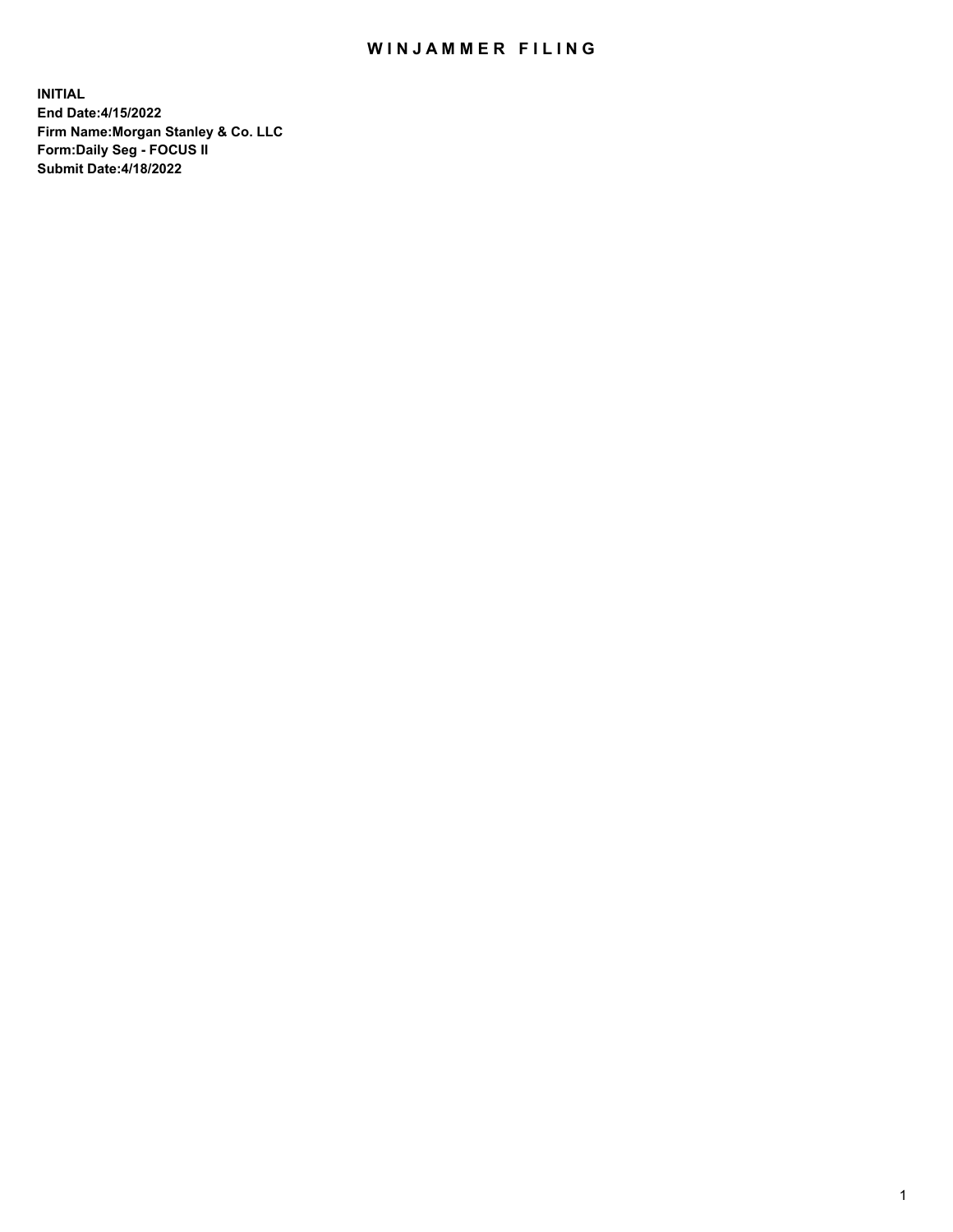**INITIAL End Date:4/15/2022 Firm Name:Morgan Stanley & Co. LLC Form:Daily Seg - FOCUS II Submit Date:4/18/2022 Daily Segregation - Cover Page**

| Name of Company                                                                                                                                                                                                                                                                                                                | Morgan Stanley & Co. LLC                                    |
|--------------------------------------------------------------------------------------------------------------------------------------------------------------------------------------------------------------------------------------------------------------------------------------------------------------------------------|-------------------------------------------------------------|
| <b>Contact Name</b>                                                                                                                                                                                                                                                                                                            | <b>Ikram Shah</b>                                           |
| <b>Contact Phone Number</b>                                                                                                                                                                                                                                                                                                    | 212-276-0963                                                |
| <b>Contact Email Address</b>                                                                                                                                                                                                                                                                                                   | lkram.shah@morganstanley.com                                |
| FCM's Customer Segregated Funds Residual Interest Target (choose one):<br>a. Minimum dollar amount: ; or<br>b. Minimum percentage of customer segregated funds required:% ; or<br>c. Dollar amount range between: and; or<br>d. Percentage range of customer segregated funds required between:% and%.                         | 235,000,000<br><u>0</u><br><u>00</u><br>00                  |
| FCM's Customer Secured Amount Funds Residual Interest Target (choose one):<br>a. Minimum dollar amount: ; or<br>b. Minimum percentage of customer secured funds required:%; or<br>c. Dollar amount range between: and; or<br>d. Percentage range of customer secured funds required between: % and %.                          | 140,000,000<br><u>0</u><br>0 <sub>0</sub><br>0 <sub>0</sub> |
| FCM's Cleared Swaps Customer Collateral Residual Interest Target (choose one):<br>a. Minimum dollar amount: ; or<br>b. Minimum percentage of cleared swaps customer collateral required:% ; or<br>c. Dollar amount range between: and; or<br>d. Percentage range of cleared swaps customer collateral required between:% and%. | 92,000,000<br><u>0</u><br><u>00</u><br>0 <sub>0</sub>       |

Attach supporting documents CH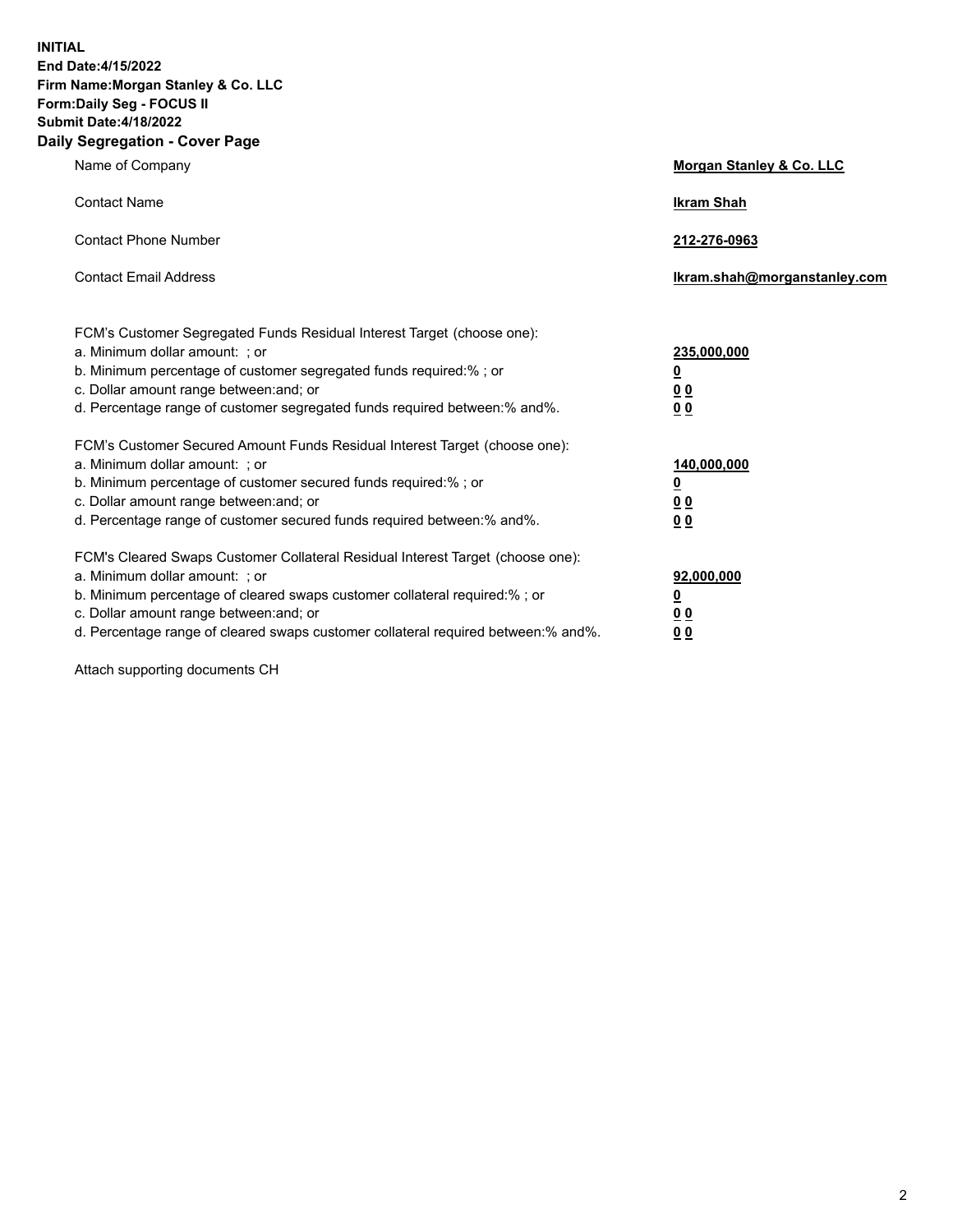## **INITIAL End Date:4/15/2022 Firm Name:Morgan Stanley & Co. LLC Form:Daily Seg - FOCUS II Submit Date:4/18/2022 Daily Segregation - Secured Amounts** Foreign Futures and Foreign Options Secured Amounts Amount required to be set aside pursuant to law, rule or regulation of a foreign government or a rule of a self-regulatory organization authorized thereunder **0** [7305] 1. Net ledger balance - Foreign Futures and Foreign Option Trading - All Customers A. Cash **4,443,770,892** [7315] B. Securities (at market) **2,343,669,824** [7317] 2. Net unrealized profit (loss) in open futures contracts traded on a foreign board of trade **2,441,883,866** [7325] 3. Exchange traded options a. Market value of open option contracts purchased on a foreign board of trade **46,343,194** [7335] b. Market value of open contracts granted (sold) on a foreign board of trade **-29,099,738** [7337] 4. Net equity (deficit) (add lines 1. 2. and 3.) **9,246,568,038** [7345] 5. Account liquidating to a deficit and account with a debit balances - gross amount **18,397,244** [7351] Less: amount offset by customer owned securities **-14,754,732** [7352] **3,642,512** [7354] 6. Amount required to be set aside as the secured amount - Net Liquidating Equity Method (add lines 4 and 5) **9,250,210,550** [7355] 7. Greater of amount required to be set aside pursuant to foreign jurisdiction (above) or line 6. **9,250,210,550** [7360] FUNDS DEPOSITED IN SEPARATE REGULATION 30.7 ACCOUNTS 1. Cash in banks A. Banks located in the United States **19,340,755** [7500] B. Other banks qualified under Regulation 30.7 **259,556,266** [7520] **278,897,021** [7530] 2. Securities A. In safekeeping with banks located in the United States **1,170,209,253** [7540] B. In safekeeping with other banks qualified under Regulation 30.7 **80,502,797** [7560] **1,250,712,050** [7570] 3. Equities with registered futures commission merchants A. Cash **30,657,911** [7580] B. Securities **0** [7590] C. Unrealized gain (loss) on open futures contracts **10,292,029** [7600] D. Value of long option contracts **0** [7610] E. Value of short option contracts **0** [7615] **40,949,940** [7620] 4. Amounts held by clearing organizations of foreign boards of trade A. Cash **0** [7640] B. Securities **0** [7650] C. Amount due to (from) clearing organization - daily variation **0** [7660] D. Value of long option contracts **0** [7670] E. Value of short option contracts **0** [7675] **0** [7680] 5. Amounts held by members of foreign boards of trade A. Cash **4,410,326,935** [7700] B. Securities **1,092,957,774** [7710] C. Unrealized gain (loss) on open futures contracts **2,431,591,837** [7720] D. Value of long option contracts **46,343,194** [7730] E. Value of short option contracts **-29,099,738** [7735] **7,952,120,002** [7740] 6. Amounts with other depositories designated by a foreign board of trade **0** [7760] 7. Segregated funds on hand **0** [7765] 8. Total funds in separate section 30.7 accounts **9,522,679,013** [7770] **272,468,463** [7380]

- 9. Excess (deficiency) Set Aside for Secured Amount (subtract line 7 Secured Statement Page 1 from Line 8)
- 10. Management Target Amount for Excess funds in separate section 30.7 accounts **140,000,000** [7780]
- 11. Excess (deficiency) funds in separate 30.7 accounts over (under) Management Target **132,468,463** [7785]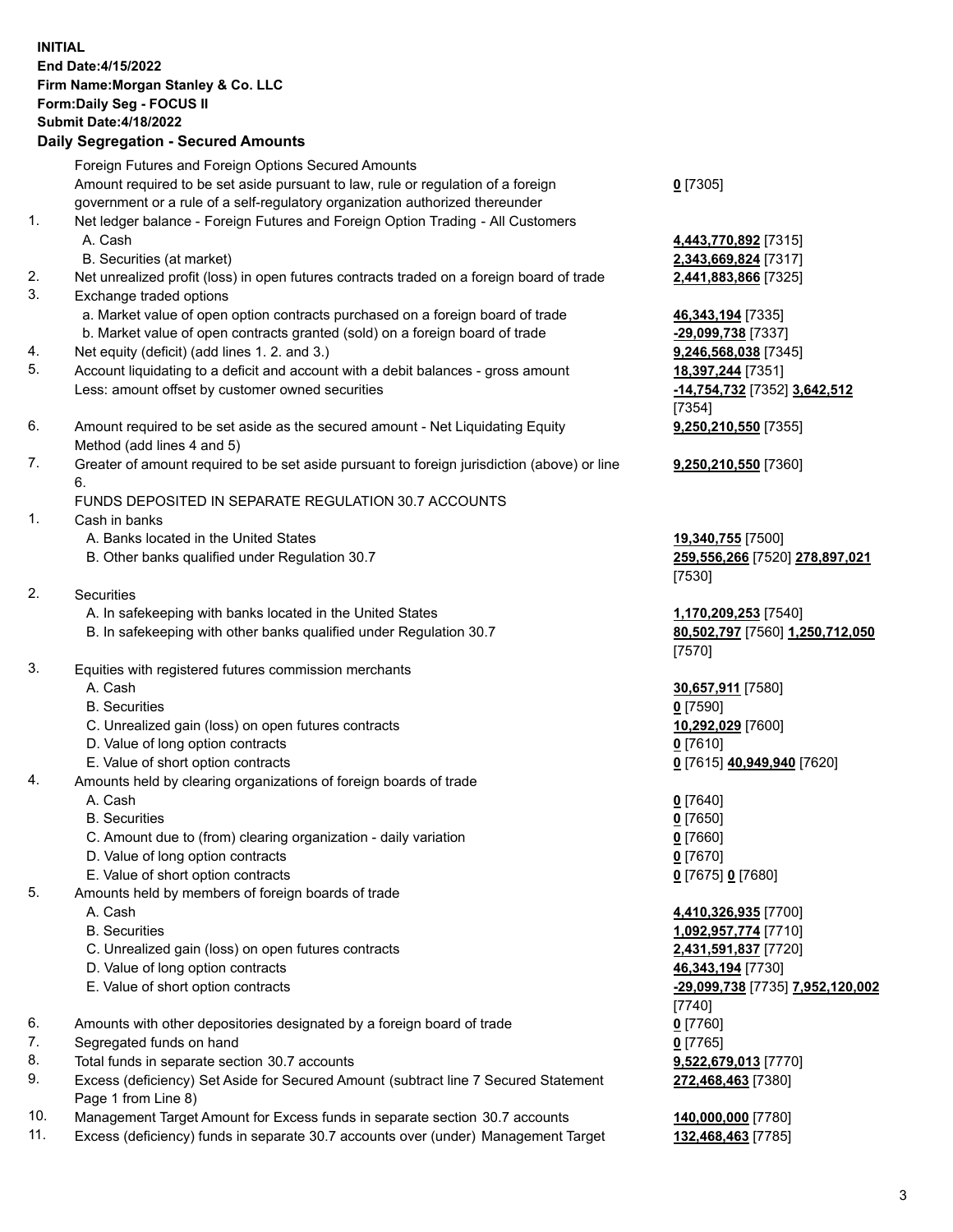**INITIAL End Date:4/15/2022 Firm Name:Morgan Stanley & Co. LLC Form:Daily Seg - FOCUS II Submit Date:4/18/2022 Daily Segregation - Segregation Statement** SEGREGATION REQUIREMENTS(Section 4d(2) of the CEAct) 1. Net ledger balance A. Cash **17,898,553,626** [7010] B. Securities (at market) **8,729,250,139** [7020] 2. Net unrealized profit (loss) in open futures contracts traded on a contract market **218,942,914** [7030] 3. Exchange traded options A. Add market value of open option contracts purchased on a contract market **3,166,425,602** [7032] B. Deduct market value of open option contracts granted (sold) on a contract market **-2,159,963,283** [7033] 4. Net equity (deficit) (add lines 1, 2 and 3) **27,853,208,998** [7040] 5. Accounts liquidating to a deficit and accounts with debit balances - gross amount **1,188,457,417** [7045] Less: amount offset by customer securities **-1,185,165,940** [7047] **3,291,477** [7050] 6. Amount required to be segregated (add lines 4 and 5) **27,856,500,475** [7060] FUNDS IN SEGREGATED ACCOUNTS 7. Deposited in segregated funds bank accounts A. Cash **3,809,140,723** [7070] B. Securities representing investments of customers' funds (at market) **0** [7080] C. Securities held for particular customers or option customers in lieu of cash (at market) **3,351,059,966** [7090] 8. Margins on deposit with derivatives clearing organizations of contract markets A. Cash **15,573,063,522** [7100] B. Securities representing investments of customers' funds (at market) **0** [7110] C. Securities held for particular customers or option customers in lieu of cash (at market) **5,212,853,292** [7120] 9. Net settlement from (to) derivatives clearing organizations of contract markets **-29,796,665** [7130] 10. Exchange traded options A. Value of open long option contracts **3,166,425,602** [7132] B. Value of open short option contracts **-2,159,963,283** [7133] 11. Net equities with other FCMs A. Net liquidating equity **19,242,300** [7140] B. Securities representing investments of customers' funds (at market) **0** [7160] C. Securities held for particular customers or option customers in lieu of cash (at market) **0** [7170] 12. Segregated funds on hand **165,336,881** [7150] 13. Total amount in segregation (add lines 7 through 12) **29,107,362,338** [7180] 14. Excess (deficiency) funds in segregation (subtract line 6 from line 13) **1,250,861,863** [7190] 15. Management Target Amount for Excess funds in segregation **235,000,000** [7194]

16. Excess (deficiency) funds in segregation over (under) Management Target Amount Excess

**1,015,861,863** [7198]